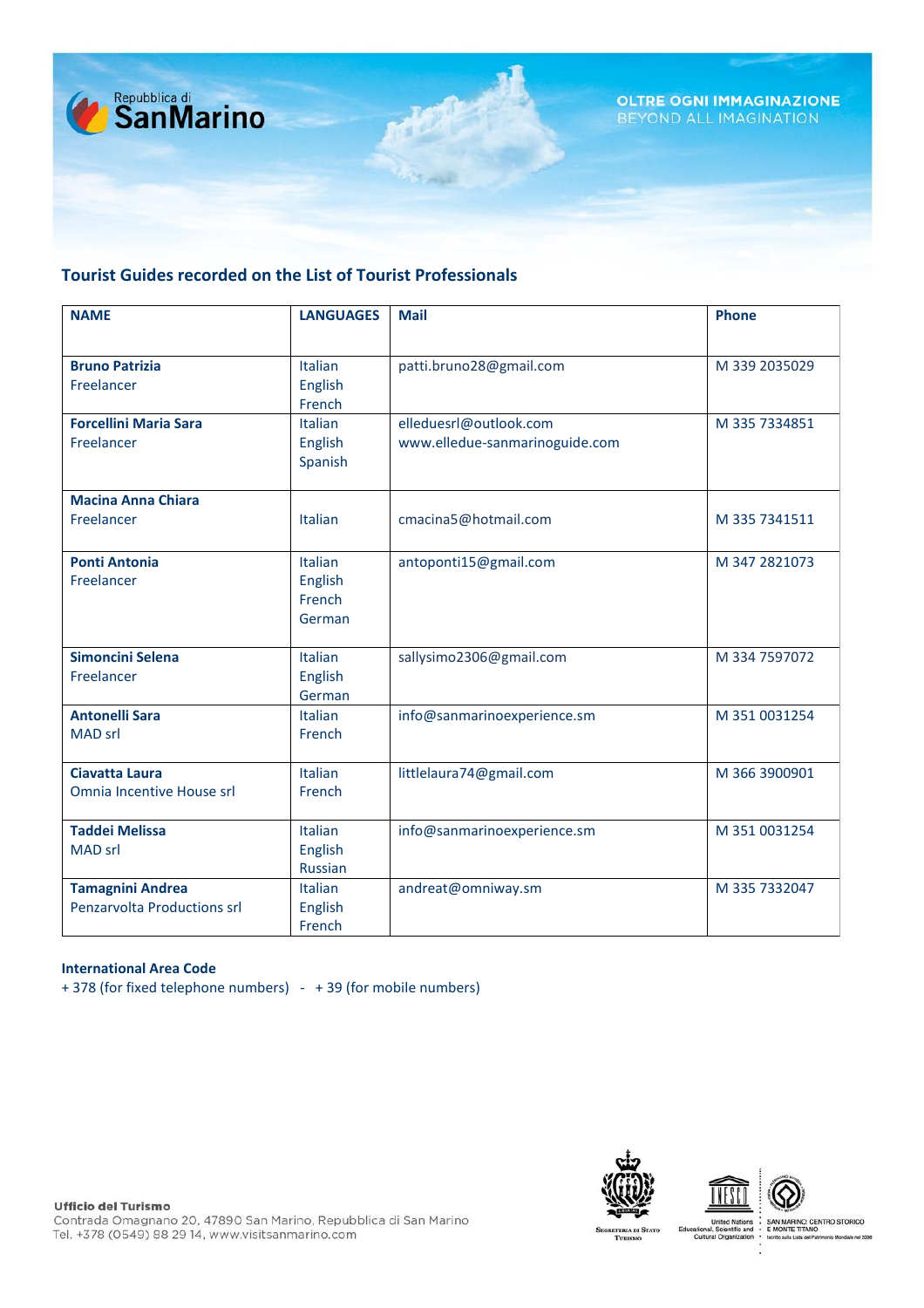

## **Environmental Tour Guides recorded on the List of Tourist Professionals**

| <b>NOMINATIVO</b>            | <b>LINGUE</b>  | <b>Mail</b>                    | <b>Telefono</b> |
|------------------------------|----------------|--------------------------------|-----------------|
|                              |                |                                |                 |
| <b>Bruno Patrizia</b>        | <b>Italian</b> | patti.bruno28@gmail.com        | M 339 2035029   |
| Freelancer                   | English        |                                |                 |
|                              | French         |                                |                 |
| <b>Forcellini Maria Sara</b> | <b>Italian</b> | elleduesrl@outlook.com         | M 335 7334851   |
| Freelancer                   | English        | www.elledue-sanmarinoguide.com |                 |
|                              | Spanish        |                                |                 |
| <b>Macina Anna Chiara</b>    |                |                                |                 |
| Freelancer                   | <b>Italian</b> | cmacina5@hotmail.com           | M 335 7341511   |
| <b>Ponti Antonia</b>         | Italian        |                                |                 |
| Freelancer                   | English        | antoponti15@gmail.com          | M 347 2821073   |
|                              | French         |                                |                 |
|                              | German         |                                |                 |
| Simoncini Selena             | Italian        | sallysimo2306@gmail.com        | M 334 7597072   |
| Freelancer                   | English        |                                |                 |
|                              | German         |                                |                 |
| <b>Antonelli Sara</b>        | <b>Italian</b> | info@sanmarinoexperience.sm    | M 351 0031254   |
| <b>MAD srl</b>               | French         |                                |                 |
| <b>Ciavatta Laura</b>        | Italian        | littlelaura74@gmail.com        | M 366 3900901   |
| Omnia Incentive House srl    | French         |                                |                 |
| <b>Severi Andrea</b>         | Italian        | sanmarinotrekking@gmail.com    | M 331 8726741   |
| <b>Wonder Lab</b>            |                |                                |                 |
|                              |                |                                |                 |
| <b>Taddei Melissa</b>        | Italian        | info@sanmarinoexperience.sm    | M 351 0031254   |
| <b>MAD srl</b>               | English        |                                |                 |
|                              | <b>Russian</b> |                                |                 |
| <b>Tamagnini Andrea</b>      | Italian        | andreat@omniway.sm             | M 335 7332047   |
| Penzarvolta Productions srl  | English        |                                |                 |
|                              | French         |                                |                 |
|                              |                |                                |                 |

#### **International Area Code**

+ 378 (for fixed telephone numbers) - + 39 (for mobile numbers)





SAN MARINO: CENTRO STORICO<br>E MONTE TITANO<br>Iscrito sulla Lista del Patrimonio Mondiale nel 200